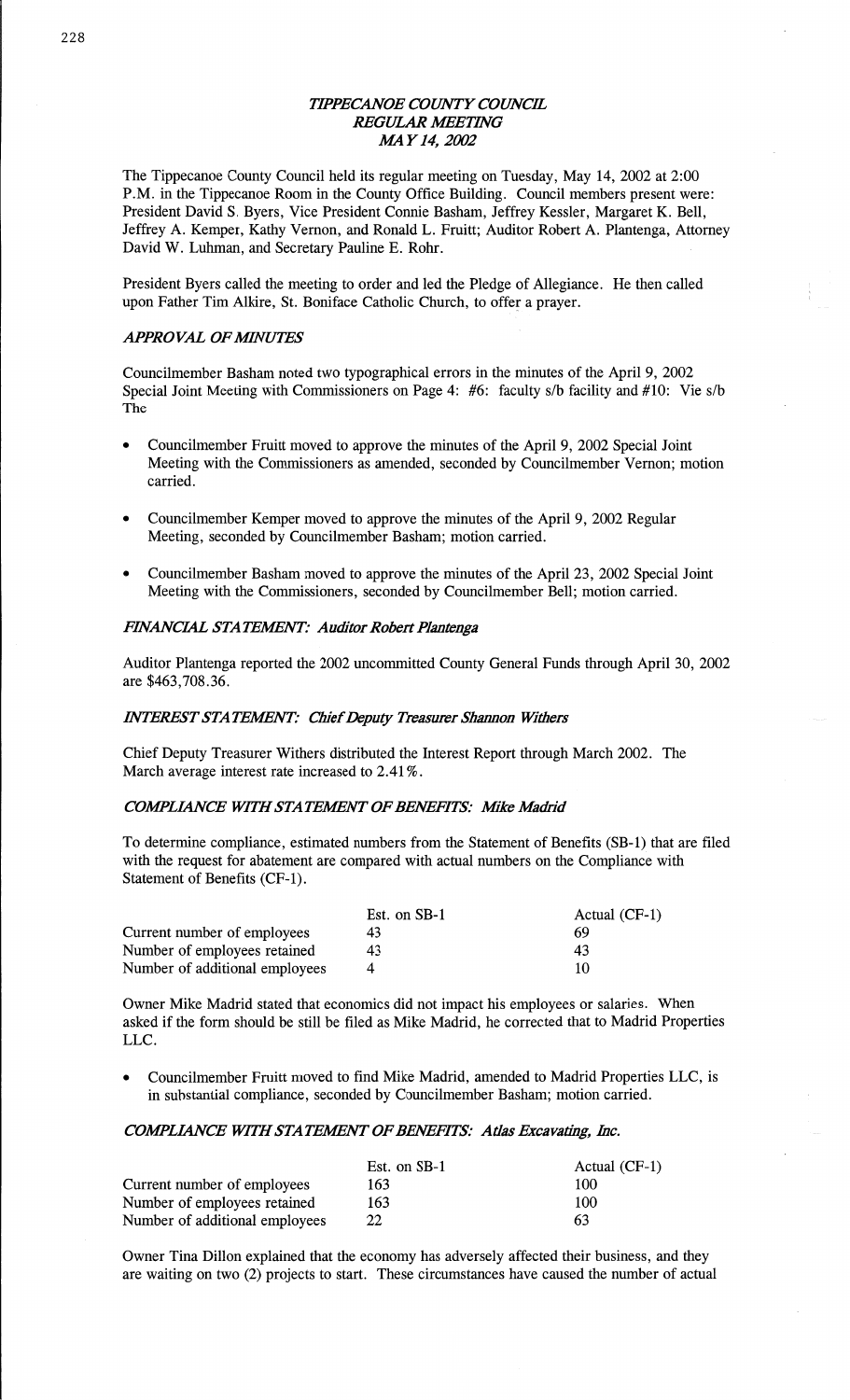employees to be below their estimate. Mrs. Dillon noted that these numbers were effective at the end of March, but the number of employees increased in April and May by approximately 50.

Auditor Plantenga distributed copies of their CF-1 Forms filed for 1999 and 2000:<br>1999

| Est. on SB-1 | Actual (CF-1)   |
|--------------|-----------------|
| 163          | 207             |
| 163          | 207             |
| 22           | 44              |
|              |                 |
| Est. on SB-1 | Actual $(CF-1)$ |
| 163          | 186             |
| 163          | 186             |
| 22           | 23              |
|              |                 |

Councilmember Kessler commented **that** this year has been more challenging because of the economic situation, but Atlas **should** be aware **that** the Council **cannot** continue to approve a tax abatement if the number of employees continues to drop.

Councilmember Kemper asked Mrs. Dillon to submit a quarterly report of actual employees to the Council. He said Atlas may be penalized because their business is **seasonal.** 

**o** Councilmember Kessler moved to find **Atlas** Excavating, Inc. is in substantial **compliance,**  seconded by Councilmember Kemper; motion carried.

#### *PUBLIC DEFENDER:* Amy *Hutchison*

**Conny!** General Fund 01

## **ADDITIONAL APPROPRIATION: \$175,013.00**

50,013.00 Contractual Services 125,000.00 Professional Services

Mrs. **Hutchison** requested an additional \$50,013 to pay the eight (8) attorneys who work on a contractual basis as Public Defenders. Since her 2002 request of \$211,904 was cut to \$161,904, she could only contract with them through June 30, 2002. She noted **that** she cannot extend **their**  contracts until the funding is in place. Since she had a balance of \$100,098.48 at the end of April, Councilmember Kemper thought she should wait until she is down to a month's worth of funds. **Mrs.** Hutchison acknowledged **that** she is not yet out of funds, but said she needs time to get extended contracts signed by the attorneys which she cannot do until the funding is in place. Councilmember Kemper said, to be consistent, it isn't the **Council's** policy to appropriate additional funds when there is a significant balance in the line item.

No action was **taken.** 

Mrs. Hutchison explained that, although she has had several **cases** with large bills, she thought her request for \$125,000 for **Professional** Services could be cut to approximately half.

**0** Councilmember Kemper **moved** to approve an additional \$50,000 for Professional Services, seconded by Councilmember Kessler; motion carried.

#### Public Defender **Fund** 42

**ADDITIONAL APPROPRIATION:** \$10,000.00 10,000.00 Professional Services

**<sup>0</sup>**Councilmember Kemper moved to approve an appropriation of \$10,000 for Professional Services for Fund 42, seconded by Councilmember Kessler; **motion** carried.

#### *VETERANS* SER *VICE*

**ADDITIONAL APPROPRIATION:** \$500.00 500.00 Travel & **Training**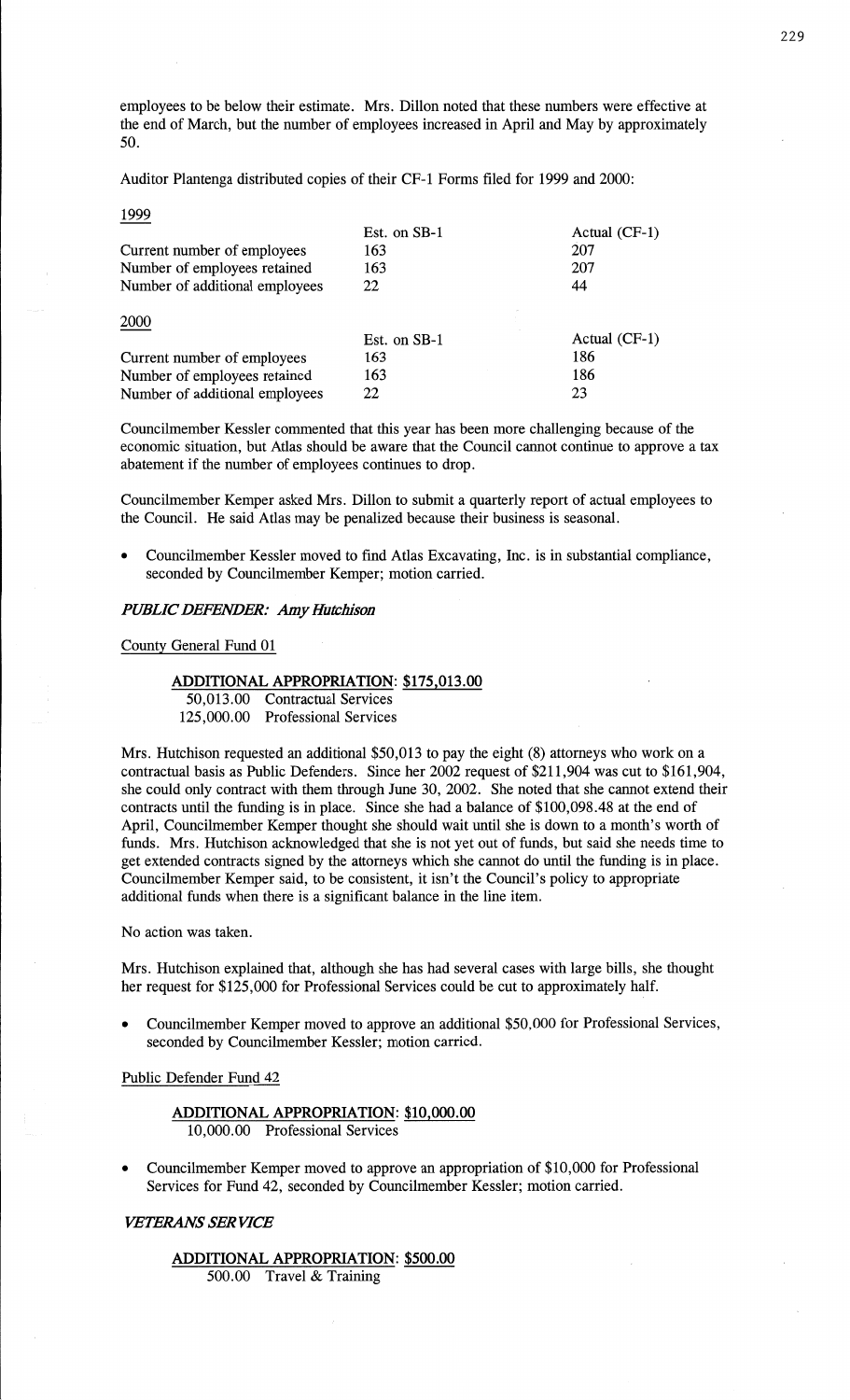Although Veterans Service Officer Randy Fairchild was not present to accept the award, President **Byers announced** that Mr. Fairchild was added to the **County Fiscal** Award plaque for his efforts to secure adequate contributions from various organizations to purchase a van used to transport veterans to and from VA Medical Centers.

Mr. Fairchild's request for additional money is due to funding cuts. The DAV (Disabled American Veterans) Department of **Indiana** only has **funds** to reimburse half (\$1,000) of related **expenses** for volunteer drivers of the van used to **transport** the veterans to and from VA (Veterans Administration) Medical Centers. To fund the remaining \$1,000, **American** Legion Post #11 has agreed to contribute \$500 of the needed amount. Mr. Fairchild requested the remaining \$500 for the Travel & Training line **item.** 

**-** Councihnember Pruitt moved to approve an **additional** \$560 for Travel & **Training,** seconded by Councilmember Bell; **motion** carried.

## *PROBATION (Juvenile): Deputy Chief Probation Officer Dianne Kearns & Judge Loretta Rush*

# **ADDITIONAL APPROPRIATION: \$20,851.00**

- 16,004.00 Probation Officer
- 1,225.00 Social Security
- 761 .00 Retirement
- 2,861.00 **Health** Insurance

Juvenile Probation' request is for **a** new Probation Officer who will work from 4:00 RM. to Midnight at Cary Home in the SHOCAP Tracker's Office. Juvenile Court Judge Loretta **Rush**  said she requires daily contact by the Juvenile Probation Officers with the juveniles. She reported that Juvenile Delinquency cases increased from 173 in 1995 to 412 in 2001. Juvenile Status **Offenses** increased from 69 in 1995 to 625 in 2001. There are currently 8 **juvenile** boys at Cary **Home** who are in **Probation** Residential **Placement.** 

Ms Kearns outlined the duties of **this** new Probation Officer:

- 1. Intake: Because of the current caseload of the current one (1) Intake Probation Officer, it usually **takes 4** to 6 weeks from the time of arrest until the intake **appointment.** In the meantime, she **said** the juvenile is still on the street.
- 2. Informal Adjustment with Monitoring: Insures the juvenile is meeting specific terms and **conditions.**
- 3. **Offender Assessment** & Release Program: Following an arrest, the **police** officer will contact\_the Intake Officer who **will** determine if the juvenile needs to be detained or can be released to his parents. If release to the parents is appropriate, the juvenile will be held at Cary **Home** and the police officer can return to duty.
- 4. **Small** Formal Caseload: Cases that will go before the judge. The Probation **Officer**  conducts a Needs Assessment to determine if the case is low, **medium,** or high risk.

Judge **Rush said** they **came** to the Council for funding because there are currently no **other** gran<sup>t</sup> funds available to help pay for this position. Since approximately \$1,500 to \$1,800 per month is collected in Juvenile User Fees, Chief **Probation** Officer Joe **Hooker said** possibly \$5,000 annually could be used to pay for **this position.** 

Councilmember Kessler said he doesn't question the need but asked if there are other new positions the Council **will** be asked to **fund.** Besides the new **positions** at the Jail, President Byers said other departments are interested in **asking** for new **positions.** Councilmember Basham said the County need to meet the **needs** of juveniles and, compared to a new position in the **Auditor's** Office, she **thinks this** is **a** people issue and the **Council** needs to stress its importance. Councilmember Kessler agreed that money spent on troubled youth today will save money down the road. Councilmember Kemper said he supports the new position, but thinks the users should pay more so that not all taxpayers are paying.

**0 Councilmember** Basham moved to **approved** the request for \$20,851 for the new Juvenile Probation Officer position, seconded by Councilmember Bell; motion carried.

| <b>SALARY ORDINANCE</b> | Position                      | Rate     | Salary    |
|-------------------------|-------------------------------|----------|-----------|
| Full Time               | <b>Probation Officer-Cary</b> | 1,143.08 | 16.004.00 |
|                         | Home                          |          |           |

**0 Councilmember Basham** moved to approve the Salary **Ordinance,** seconded by Councilmember Kessler; **motion** carried.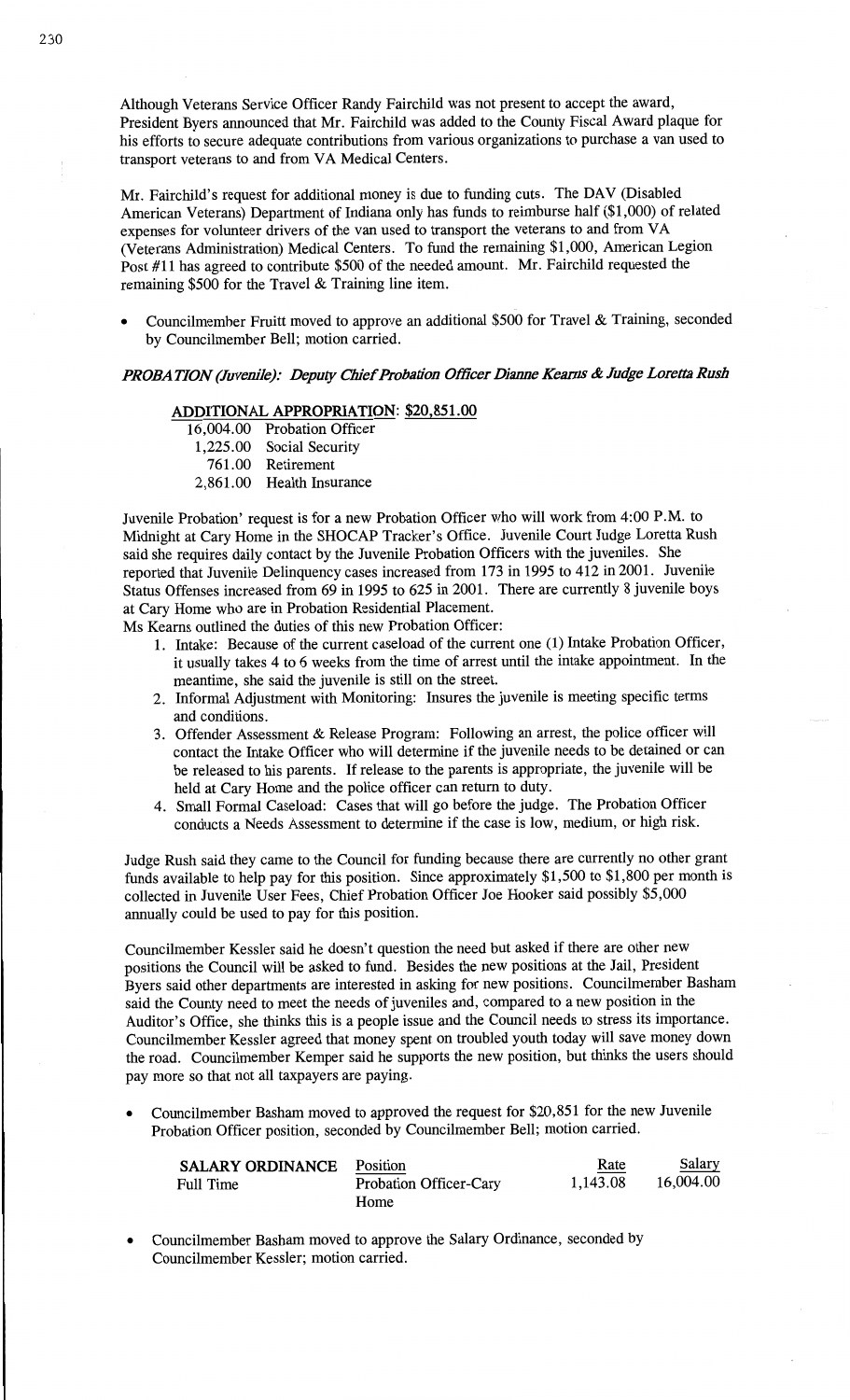# **ADDITIONAL APPROPRIATION:** \$20,615.00

- 15,290.00 Adolescent Care Specialist III **1,170.00** Social Security
	-
	- **727.00** Retirement
- 2,892.00 Health Insurance
	- 536.00 Workers Comp

Ms Humphrey requested this new **position,** effective from June 1, 2002 through December 31, 2002, for **a** Night Supervisor from Midnight to 8:00 **AM. This** person will provide assessment and intervention resources and referrals for parents at the time they pick up their son at Cary **Home.** This position will also save the Lafayette Police Department approximately 55 hours per **month** supervising youth until they are picked up by their parents. Ms Humphrey said they are seeing **more** acute cases at Cary Home and an additional supervisor will increase safety.

Councilmember Byers noted that revenue from Cary Home is approximately \$55,000 less than it should be at this **time** of year. He **asked** if Cary **Home** charges fees for these services. Ms Humphrey **thinks** it would cost the County if Cary Home charged Probation or Superior Court III for its services since those departments operate from County **funds.** She **said** this program will be only for Tippecanoe County residents.

Councilmember Kessler asked if this is **a** priority position because he **said** he is not sure he wants to fund two (2) new positions on the **same** day. Councilmember Kemper said this sounds like **<sup>a</sup>** needed position.

Commissioner **Benson said** juvenile positions are a high priority. **Commissioner** Knochel agreed that the County is spending **a** lot of money on **a** few juveniles but thinks you **have** to ask how will this juvenile proceed with his **life** without the assistance he needs. Councilmember Vernon stated that the facility has to be staffed even if there are only two (2) juveniles.

Kurt Wolf, Juvenile **Division** of Lafayette Police Department, said early intervention is the key. Councilmember Basham thinks the money is well spent if we can prevent secure detention **costs.**  She also **thinks** that 24 hour coverage will make Cary Home more marketable.

There was **a** discrepancy in the salary amount of \$15,290 on the Additional Appropriation request and \$16,055 on the Salary Ordinance. After checking the amounts with Human Resources Director Frank Cederquist, Auditor Plantenga confirmed the correct amount is \$16,055 but, since \$15,290 was the advertised amount, he said the difference in salary and benefits will have to transferred from another line **item.** 

**0** Councilmember Basham moved to approve the Additional Appropriation of \$20,615, seconded by Councilmember Kessler; motion carried with **1** no vote by Councilmember Byers.

| SALARY ORDINANCE | Position                | Rate     | Salary    |
|------------------|-------------------------|----------|-----------|
| Full Time        | House Supervisor-Nights | 1.146.75 | 16.055.00 |

*0* Councilmember **Basham** moved to approve the Salary Ordinance, seconded by Councilmember Kessler; motion carried with **1** no vote by Councilmember Byers.

| <b>SALARY ORDINANCE</b> | Position        | Rate     | Salary |
|-------------------------|-----------------|----------|--------|
| Part-time               | Substance Abuse | 16.93/hr |        |
|                         | Counselor       |          |        |

Ms Humphrey asked the Council to approve the Salary Ordinance for a new part-time Substance Abuse Counselor to work 25 **hours** per week in June, July, and August on **a** trial **basis.** She said she has funding in the **Adolescent** Care Specialist line due to a vacancy.

Councilmember **Basham** reported that she asked Judge Zeman and Bill Carey, Administrator of Court Alcohol and Drug Programs, if this position could be paid by Court Services since that department **deals** with alcohol and substance abuse. They agreed **that** this position can be paid from Court **Services** Funds **after** the three (3) month trial period provided the position is split between Cary Home and Court Services.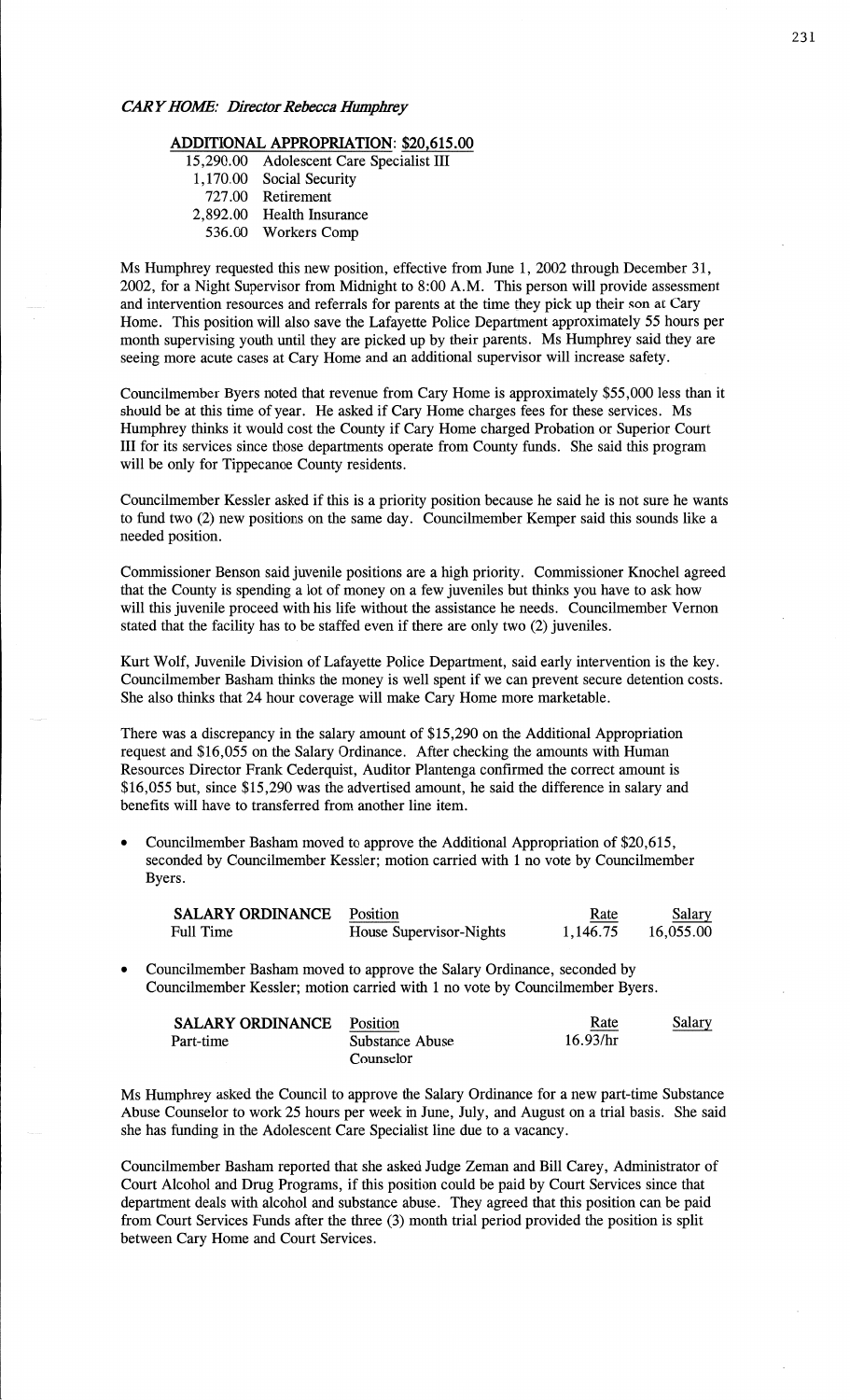**0** Councilmember Basham moved to approve the Salary Ordinance for the part-time Substance Abuse Counselor, seconded by Councilmember Vernon; motion carried.

## **ADDITIONAL APPROPRIATION:** \$20,615.00

- 12,432.00 Juv En/Treatment **Coordinator**
- 8,417.00 Juv **En/Treatment** Specialist
- 1,595.00 Social Security
- 991 .00 Retirement
- 3,305.00 **Health** Insurance
	- **730.00** Workers Comp

Ms Humphrey requested this appropriation for the JAMS (Juvenile Alternatives Management Sessions) Program that will be reimbursed by the DFC (Division of Family and Children). She explained there are currently fifteen (15) boys in the program that is an alternative to Boys School. She said **David** Ling, DFC Director, agreed to pay **salaries** and benefits for these two positions from May 1, 2002 through August 31, 2002, and Judge Rush out two other programs at Cary Home to **fund** these positions from September 1, 2002 through December 31, 2002.

**o** Councilmember **Basham** moved to approve the Additional Appropriation of \$20,615.00, seconded by Councilmember Kemper; motion carried with 1 no vote by Councilmember Byers.

# *CASA*

# **ADDITIONAL APPROPRIATION:** \$10,687.71 6,687 .71 Supplies

4,000.00 Services

Auditor Plantenga explained this is an appropriation of grant money.

**0** Councilmember **Basham moved** to approve the Additional Appropriation, seconded by Councilmember Fruitt; motion carried.

#### *COWT* SER *VICES:* Director *Cindy Houseman*

#### **ADDITIONAL APPROPRIATION:** \$47,100.00

12,600.00 Lease 27,000.00 Adm Contracts 7,500.00 Office Supplies

Ms Houseman requested the additional \$12,600 to rent the other side of the building for education classes and \$27,000 for **Administrative** Contracts for the Theft Talks **Workshop**  instructors.

Since one of the individuals Ms **Houseman** wants to hire to teach the **Theft** Talks Workshop is a County employee, there is a question if she can be **a** contract worker. The Commissioners approved the special contracts for the **Theft Talks** Workshop subject to approval by the Indiana Department of Labor at their April 15, 2002 meeting. Ms Houseman reported that she was referred to the United States Department of Labor, the **Indiana Department** of **Labor,** Work One, the **State** Auditor, and the State Board of Accounts who told her this is a local issue.

Attorney Luhman **explained** that, after analysis, it is his opinion **that** the services of the contract worker must be substantially different **than** those as a County employee. If it is decided that the County would be responsible for overtime, an audit would be conducted and any penalties owed would come from the Court Services Budget. Overtime (over 40 hrs.) will have to be **paid**  whether the employee is full time or part-time.

Councilmember Kemper moved to approve the Additional Appropriations of \$12,600 for Lease, \$27,000 for Adm Contracts, and \$7,500 for Office Supplies, seconded by Councilmember Basham; **motion** carried with Councilmember Kessler abstaining.

# *CRCUIT COURT: Bailiff* Sue *Lolmmn*

# **ADDITIONAL APPROPRIATION: \$6,000.00**

6,000.00 Guardian Ad Litem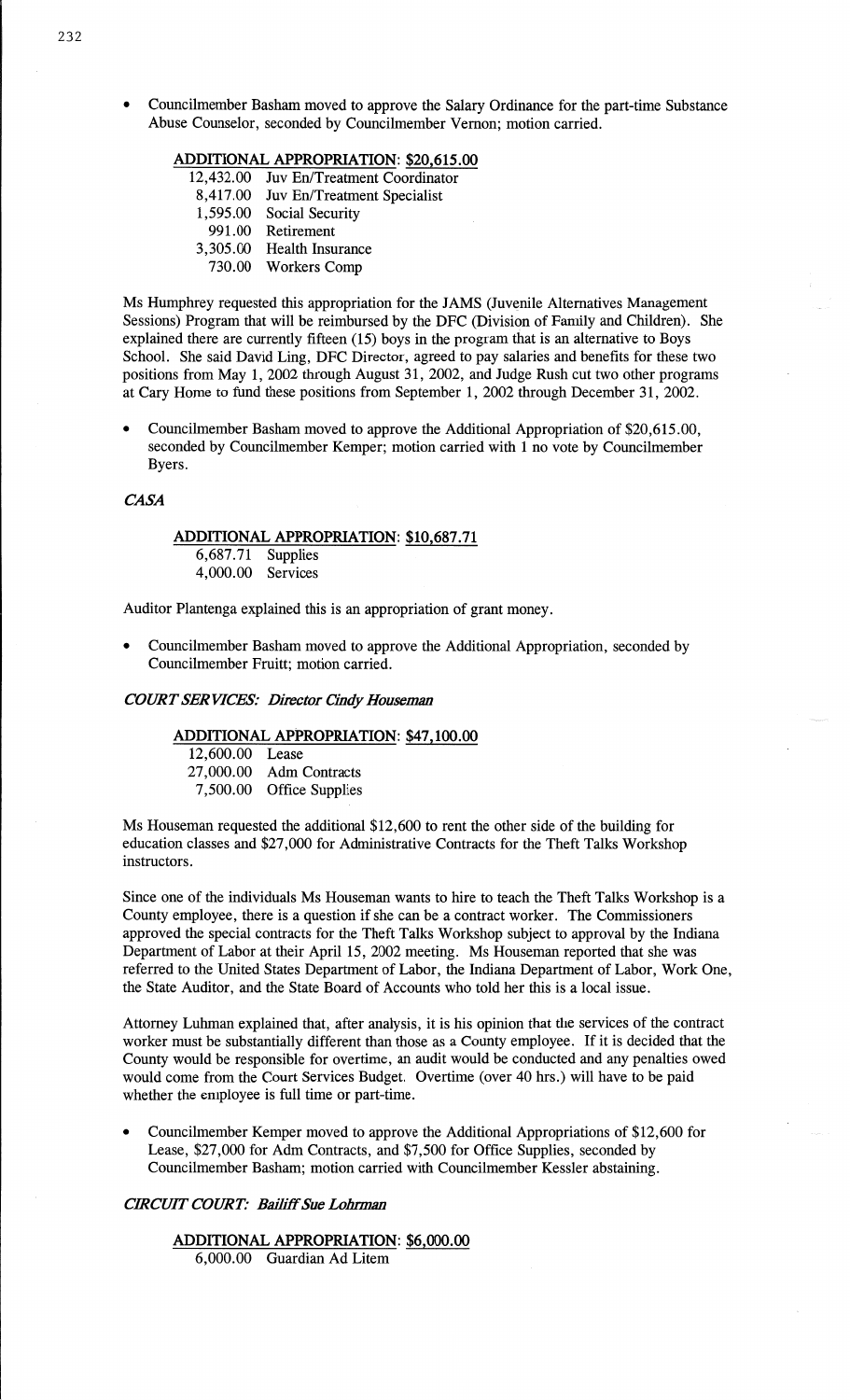Mrs. **Lohrman** reported **that** the Council **approved \$1,000** for **Guardian** Ad **Litem** for **2002.**  With encumbrances, she began the year with \$3,011.71 and has paid claims totaling **\$2,966.29.**  As of today, she **said** she has claims totaling \$5,466.38.

Mrs. Lehman **explained** that **a** Guardian Ad Litem is an attorney **appointed** to represent children in divorce **cases.** The Court **pays** the **attomey's** fee if the family **cannot pay.** 

President Byers **noted** that Guardian Ad Litem Grant Fund 8 has a balance of \$2,200 and **asked Mrs. Lohrman** if she could use **that** fund to pay her Guardian Ad Litem **bills. Mrs. Lohrman**  responded that she was unaware of **such** a **fimd.** Auditor Plantenga said he would research how this fund can be spent.

Councilmember Kemper suggested transferring \$4,000 from Jury Expense to Guardian Ad Litem but **Mrs. Lohrman said** that was too **much** since they are **calling** a jury **next** week. Auditor Plantenga suggested **approving** an appropriation of \$3,000 and **a** transfer of \$3,000 from Jury **Expense** to Guardian Ad Litem so she can pay her **bills.** He **said** Mrs. **Lohrman** can request an Additional Appropriation of \$3,000 **next month from** Jury Pay Fund 161 to pay her jury expenses.

- **<sup>0</sup>**Councilmember Kemper **moved** to approve an **Additional** Appropriation of \$3,000 for Guardian Ad Litem, seconded by Councilmember Basham; motion carried.
- **<sup>0</sup>Councilmember** Kemper **moved** to **approve** a Transfer of \$3,000 from Jury **Expense** to Guardian Ad Litem, seconded by Councilmember **Fruitt;** motion **carried.**

# *PARKING GARAGE QUARTERL Y REPORT: Commissioners' Assistant Jennifer Weston*

For the **period** ending **April** 30, 2002:

| Receipts<br><b>Disbursements</b><br><b>Net</b> |              | \$83,712.33<br>\$60,086.23<br>\$23,626.10 |        |
|------------------------------------------------|--------------|-------------------------------------------|--------|
| Census:                                        |              |                                           |        |
| <b>DBC-non County</b>                          | Monthly rate |                                           | Number |
| Signed Reserved                                | \$115        |                                           | 0      |
| Reserved                                       | \$90         |                                           | 15     |
| Hunt-to-find                                   | \$60         |                                           | 60     |
| <b>Employees-County</b>                        | Monthly rate |                                           | Number |
| <b>Premium Reserved</b>                        | \$40         |                                           | 26     |
| Reserved                                       | \$25         |                                           | 95     |
| Hunt-to-find                                   | \$10         |                                           | 139    |
| Part-time                                      | \$5          |                                           | 75     |

**Bond** payments are paid from the **EDIT** Fund. **Revenues** are paying the **expenses.** 

## *WETHVG* DA TES

| Caucus<br>Special (Wheel Tax $1st$ Reading) | Wednesday, June 5, 2002 | $6:30$ P.M.<br>$7:00$ P.M. |
|---------------------------------------------|-------------------------|----------------------------|
| Regular (Wheel Tax $2nd$ Reading)           | Monday, June 24, 2002   | $7:00$ P.M.                |
| Caucus<br>Regular                           | Tuesday, July 9, 2002   | $1:30$ P.M.<br>$2:00$ P.M. |

#### *ADJOURMWENT*

**0 Councilmember** Pruitt **moved** to **adjourn,** seconded by **Councilmember Bell; motion** carried.